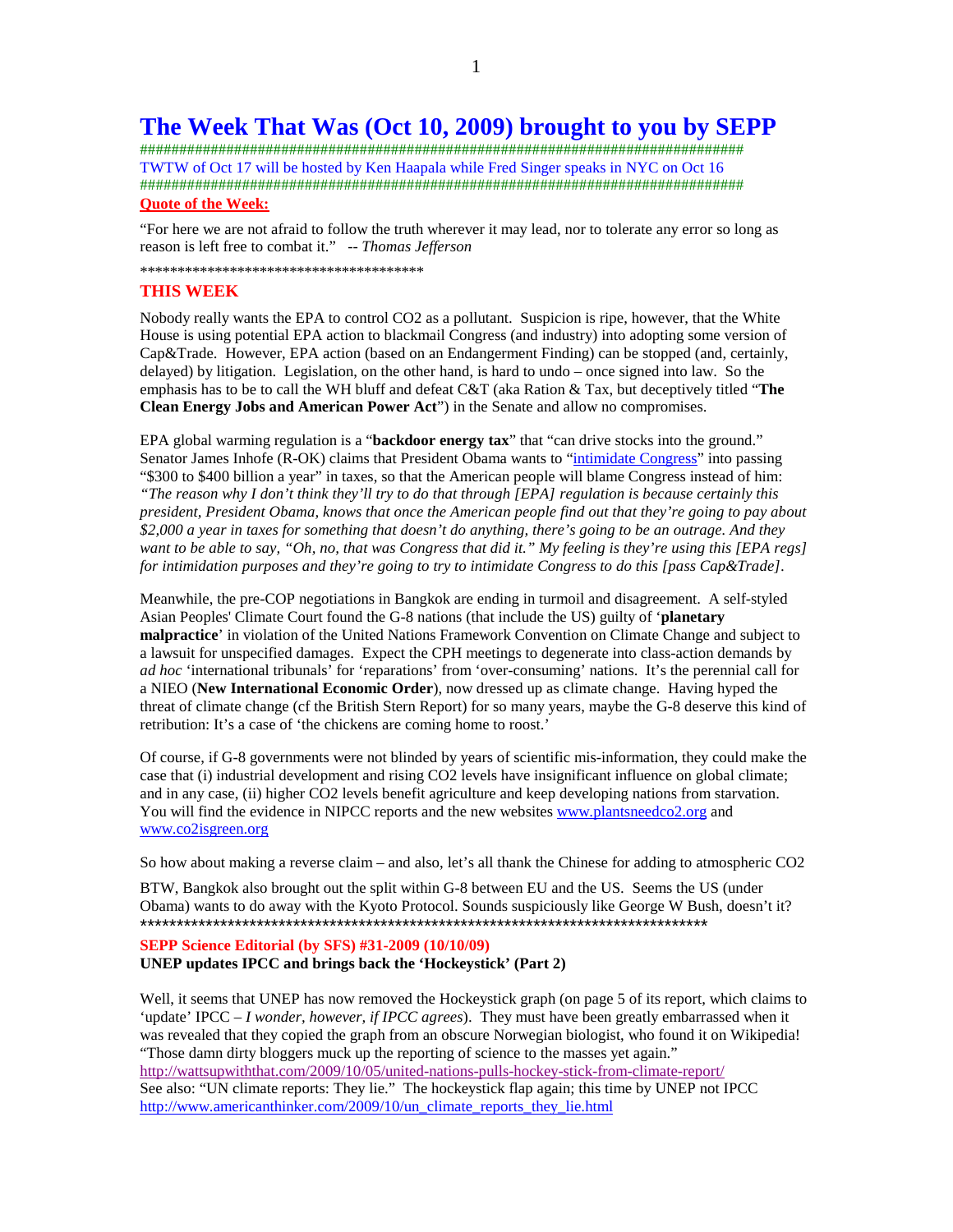But this is not the end of the story: There is also a problem with the new graph on p.5 of this 'modified' UNEP report (that supposedly updates IPCC-4) at www.unep.org/compendium2009/: It uses the problematic GISS data for global surface temperature, which shows post-1998 temp that are *warmer* than 1998 -- in contradiction to Hadley-CRU and to NOAA-NCDC!\*\* And of course, the satellite MSU data (both UAH and RSS) disagree with GISS also.

So we willl just have to get after UNEP until they change the graph again. Stay tuned …

*\*\*According to Pat Michaels (private comm.), James Hansen suddenly added some arctic data of limited length to the GISS record. The anomaly there is pretty high; hence a post-1998 "warming trend" – while everyone else reports a cooling trend.* 

\*\*\*\*\*\*\*\*\*\*\*\*\*\*\*\*\*\*\*\*\*\*\*\*\*\*\*\*\*\*\*\*\*\*\*\*\*\*\*\*\*\*\*\*\*\*\*\*\*\*\*\*\*\*\*\*\*\*\*\*\*\*\*

### **1. Peer review fails for tree rings --** *Andrew Orlowski*

- **2. Cap-and-trade favors corporate over national interest**
- **3. Study asks \$10 trillion for climate**
- **4. John Kerry: If you enjoyed this year's recession, just wait for cap and trade**
- **5. The real disaster is not global warming but energy policies based on hype** *Fred Singer*
- **6. Prologue to Copenhagen**
- **7. Climate data don't agree with IPCC expectations --** *Marc Duchamp*
- **8. Why we need nuclear power: low-carbon, secure and proven --** *Scientific Alliance*

\*\*\*\*\*\*\*\*\*\*\*\*\*\*\*\*\*\*\*\*\*\*\*\*\*\*\*\*\*\*\*\*\*\*\*\*\*\*\*

--------------------------------------------------------------------------

#### **NEWS YOU CAN USE**

The global surface temperature record produced by the Climate Research Unit (CRU) at the University of East Anglia is among the most influential in climate change research. It was the sole record utilized by the IPCC in its 1996 Second Assessment Report, informs both subsequent IPCC reports, and is part of the evidence on which EPA's Endangerment Finding is based. Contrary to standard scientific practice, CRU for years refused to share the raw data from which it produced this record. Then, in August 2009, CRU stated that it could not share the original data, because the data had been destroyed.

 On the basis of this new information, which emerged after the endangerment proceeding comment period closed (June 23, 2009), CEI is petitioning EPA to reconsider its proceeding and reopen the comment period to allow public response to this information. Click here to view **CEI's petition** and supporting documents. \*\*\*\*\*\*\*\*\*\*\*\*\*\*\*\*\*\*\*\*\*\*\*\*\*\*\*\*\*\*\*\*\*\*\*\*

Ross McKitrick in Financial Post: **Defects in key IPCC climate data** are uncovered. Read more: http://network.nationalpost.com/np/blogs/fullcomment/archive/2009/10/01/ross-mckitrick-defects-in-keyclimate-data-are-uncovered.aspx#ixzz0TBswVcBW

Response by IPCC's Keith R. Briffa (30 Sept 2009) at: http://www.cru.uea.ac.uk/cru/people/briffa/yamal2000/ But Steve McIntyre's preliminary post provides sufficient evidence to doubt the reality of unusually high summer temperatures in the last decades of the  $20<sup>th</sup>$  century. If by now you are sufficiently confused by the debate over tree-ring data, read "**UN climate reports: They lie**." The hockeystick flap again – this time by UNEP not just by IPCC: http://www.americanthinker.com/2009/10/un\_climate\_reports\_they\_lie.html \*\*\*\*\*\*\*\*\*\*\*\*\*\*\*\*\*\*\*\*\*\*\*\*\*\*\*\*\*\*\*\*\*\*\*\*\*\*\*\*\*\*\*\*\*\*\*\*\*\*\*\*\*\*\*\*

CEPOS **critique of Danish wind energy** http://climaterealists.com/index.php?id=4060 \*\*\*\*\*\*\*\*\*\*\*\*\*\*\*\*\*\*\*\*\*\*\*\*\*\*\*\*\*\*\*\*\*\*\*\*\*\*\*\*\*\*\*\*\*\*\*\*\*\*\*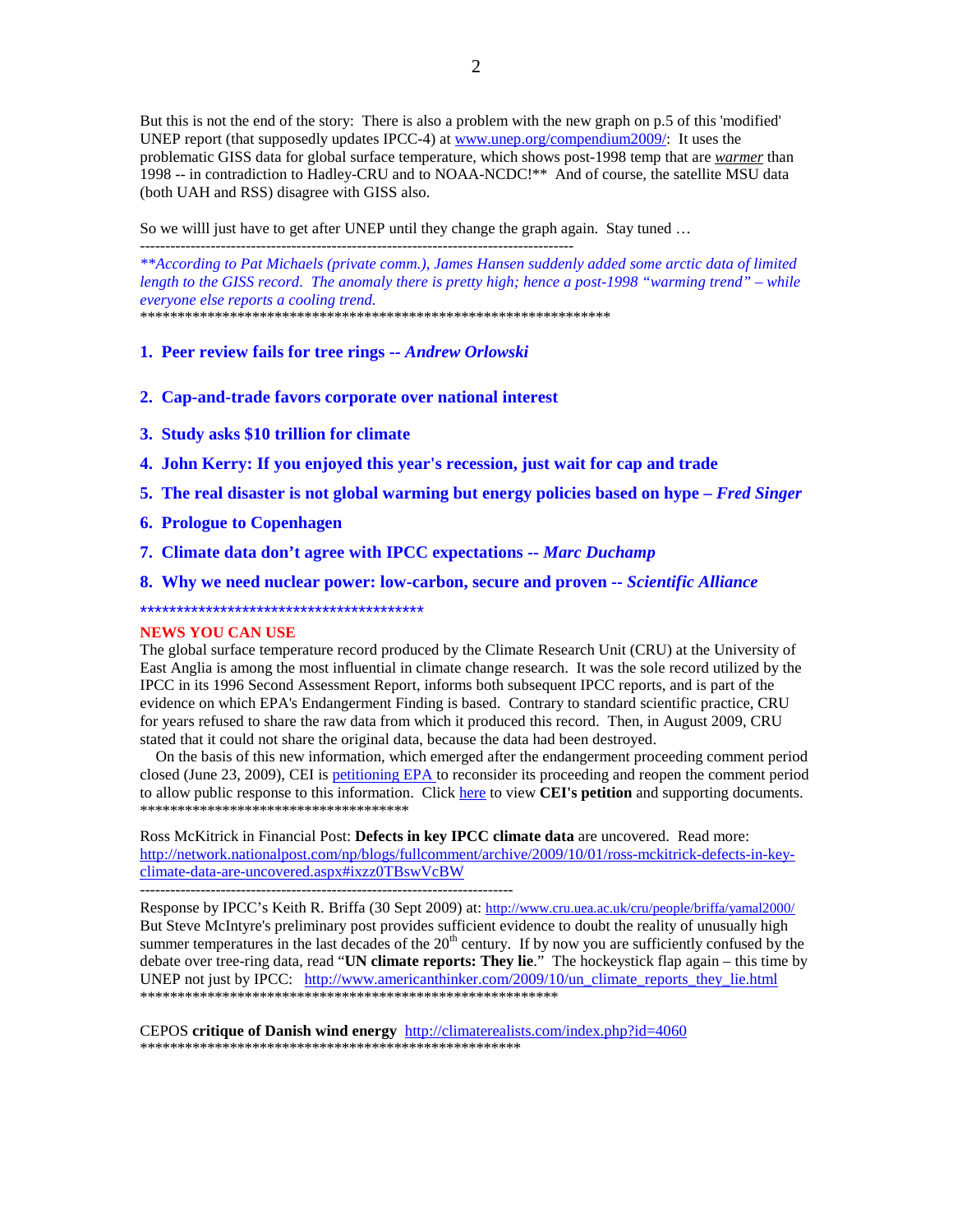#### **Climate change and insurance industry**

http://www.genevaassociation.org/PDF/Geneva Reports/Geneva report%5B2%5D.pdf 

Our efforts to overturn the APS Statement on Climate Change are documented in the Open Letter to the American Physical Society <http://www.openletter-globalwarming.info/Site/open letter.html>

It petitions the APS Council to revise its current statement on climate change. The Council has advised us that it will reconsider the statement and arrive at a resolution at its November meeting. They have appointed a subcommittee of senior scientists to review the issue. We do not expect change to come easily or happily so we continue to gather signatures to strengthen the case for moderation.

Currently the Letter is signed by 155 APS members or former members. Nearly half have academic backgrounds, with the rest roughly equally divided between industry and government experience. There are 56 Fellows of major scientific societies (mostly APS), 20 APS life members, 11 members of national academies, and a Nobel laureate. A number have published major research on the global warming issue, authored books on the issue, or worked in contiguous areas of meteorology and climate. Nearly all have backgrounds in key science areas that underlie the global warming issue, including fluid dynamics, modeling of nonlinear systems, the physics of complex systems, gas phase physics and chemistry, radiation/heat transfer, phase transitions, statistics, and biological systems. 

The Bakken oil-discovery potential: A major source of US domestic oil http://www.usgs.gov/newsroom/article.asp?ID=1911 

#### **BELOW THE BOTTOM LINE**

COPENHAGEN, Sept 30 (Reuters) - Tokyo governor Shintaro Ishihara warned on Wednesday the 2016 Olympics could be the last Games, with global warming an immediate threat to mankind. "It could be that the 2016 Games are the last Olympics in the history of mankind" 

From reader Tom Burch: Willy Nelson once said. "People think I'm crazy, but it keeps me from going insane." I am starting to feel a bit like Willy myself.

This just in -- from Oct 8 Drudge Report: "Saudi Arabia has led a quiet campaign during these and other negotiations demanding behind closed doors that oil-producing nations get special financial assistance if a new climate pact calls for substantial reductions in the use of fossil fuels." Imagine that.... Cap-n-trade screws us up front and then the Feds give taxpayer bailout money to the Saudis -- screwing us from behind.

From Best of the Web (WSJ): We Blame Global Warming

"Calif. Wildfire Stalled by Record Low Temperatures"--headline, Associated Press, Oct. 7 "Some Idaho School Kids Enjoy an Early Snow Day"--headline, KTVB-TV Web site (Boise), Oct. 7 

#### The 'climate-change song' goes international: Ein Lied für das Klima

http://www.telegraph.co.uk/earth/earthnews/6253847/Lily-Allen-and-Duran-Duran-record-climate-changesong.html Here an excerpt (melody of 'Midnight Oil')

The time has come A fact's a fact The heat is on No turning back How can we dance when our earth is turning How do we sleep while our beds are burning...

# 

### 1. IF A PEER REVIEW FAILS IN THE WOODS....

By Andrew Orlowski, The Register, September 29, 2009.

http://www.theregister.co.uk/2009/09/29/yamal\_scandal/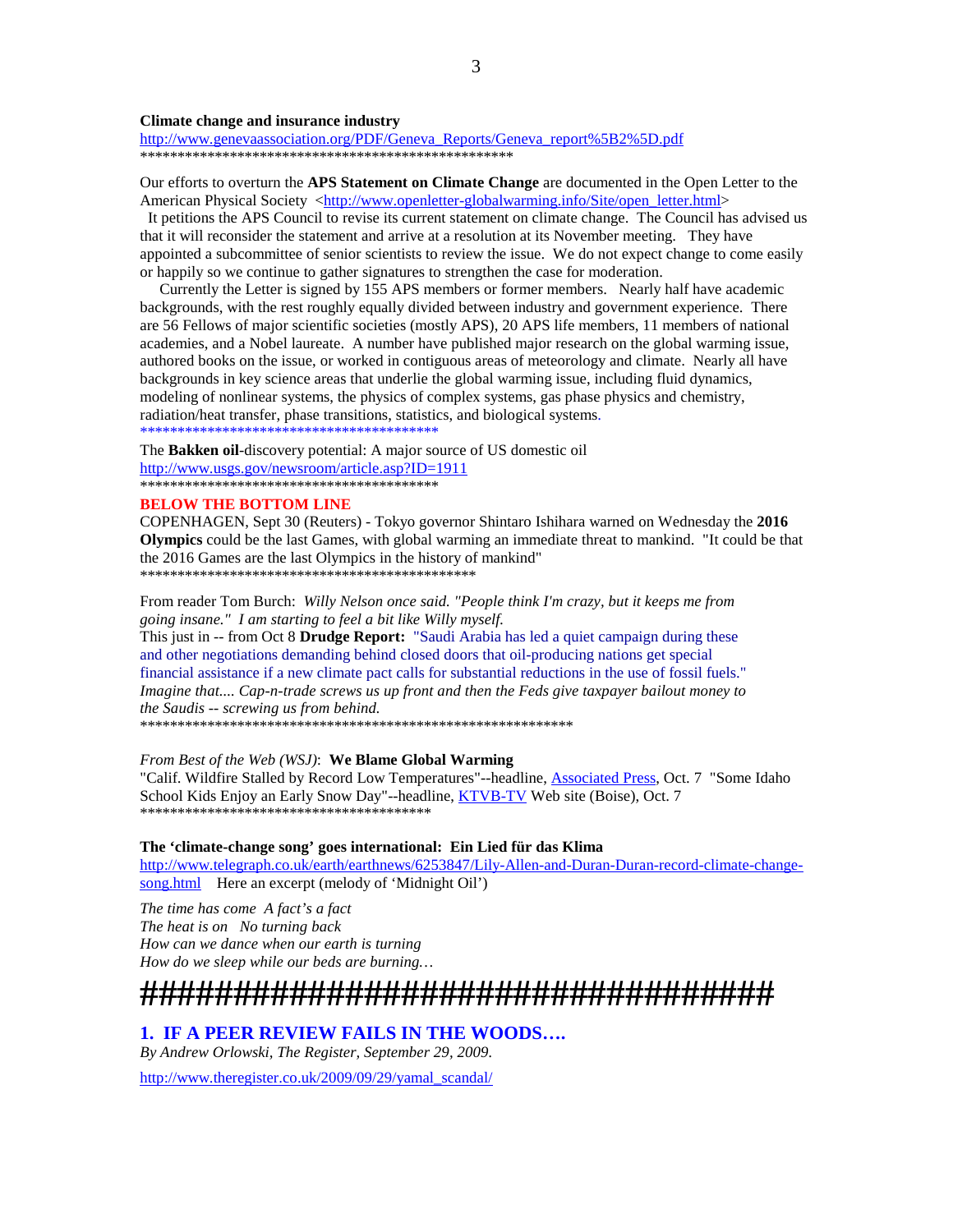A scientific scandal is casting a shadow over a number of recent peer-reviewed climate papers. At least eight papers purporting to reconstruct the historical temperature record may need to be revisited, with significant implications for contemporary climate studies, the basis of the U.N. Intergovernmental Panel on Climate Change's (IPCC) assessments. A number of these involve senior climatologists at the British climate research centre CRU at the University East Anglia. In every case, peer review failed to pick up the errors, says the *Register*.

At issue is the use of tree rings as a temperature proxy, or dendrochronology. Using statistical techniques, researchers take the ring data to create a "reconstruction" of historical temperature anomalies. But trees are a highly controversial indicator of temperature, since the rings principally respond to CO2 level, and also to humidity, rainfall, nutrient intake and other local factors.

Picking a temperature signal out of all this noise is problematic, and a dendrochronology can differ significantly from instrumented data. In dendro jargon, this disparity is called "divergence." The process of creating a raw data set also involves a selective use of samples -- a choice open to a scientist's biases. Yet none of this has stopped paleoclimatologists from making bold claims using tree ring data:

o In particular, since 2000, a large number of peer-reviewed climate papers have incorporated data from trees at the Yamal Peninsula in Siberia.

o This dataset gained favor, curiously superseding a newer and larger data set from nearby.

o The older Yamal trees indicated pronounced and dramatic uptick in temperatures.

How could this be, asks the *Register*?

o Scientists have ensured much of the measurement data used in the reconstructions remains a secret failing to fulfill procedures to archive the raw data.

o Without the raw data, other scientists could not reproduce the results.

o The most prestigious peer-reviewed journals, including *Nature* and *Science*, were reluctant to demand the data from contributors, until now, that is.

But at the insistence of editors of the Royal Society's *Philosophical Transactions B* the data has leaked into the open -- and Yamal's mystery is no more, says the Register:

o From this we know that the Yamal data set uses just 12 trees from a larger set to produce its dramatic recent trend.

o Yet many more were cored, and a larger data set (of 34) from the vicinity shows no dramatic recent warming, and warmer temperatures in the Middle Ages.

o In all there are 252 cores in the CRU Yamal data set, of which ten were alive in 1990. All 12 cores selected show strong growth since the mid-19th century.

The implication is clear: the dozen were cherry-picked, says the *Register*. \*\*\*\*\*\*\*\*\*\*\*\*\*\*\*\*\*\*\*\*\*\*\*\*\*\*\*\*\*\*\*\*\*\*\*\*\*\*\*\*\*\*\*\*\*\*\*\*\*

## **2. CAP-AND-TRADE FAVORS CORPORATE OVER NATIONAL INTEREST**

The "Clean Energy Jobs and American Power Act" introduced by Senators Barbara Boxer (D-Calif.) and John Kerry (D-Mass.) favors corporate interests over our national interest, says the Free Enterprise Project of the National Center for Public Policy Research. The bill calls for a 20 percent reduction in emissions, exceeding the 17 percent target in the House' Waxman-Markey legislation passed in May.

Boxer-Kerry lacks many important details, including a disclosure of which industries will benefit from free emissions credits. "In the rush to legislate, the Boxer-Kerry bill is silent on key elements, such as how the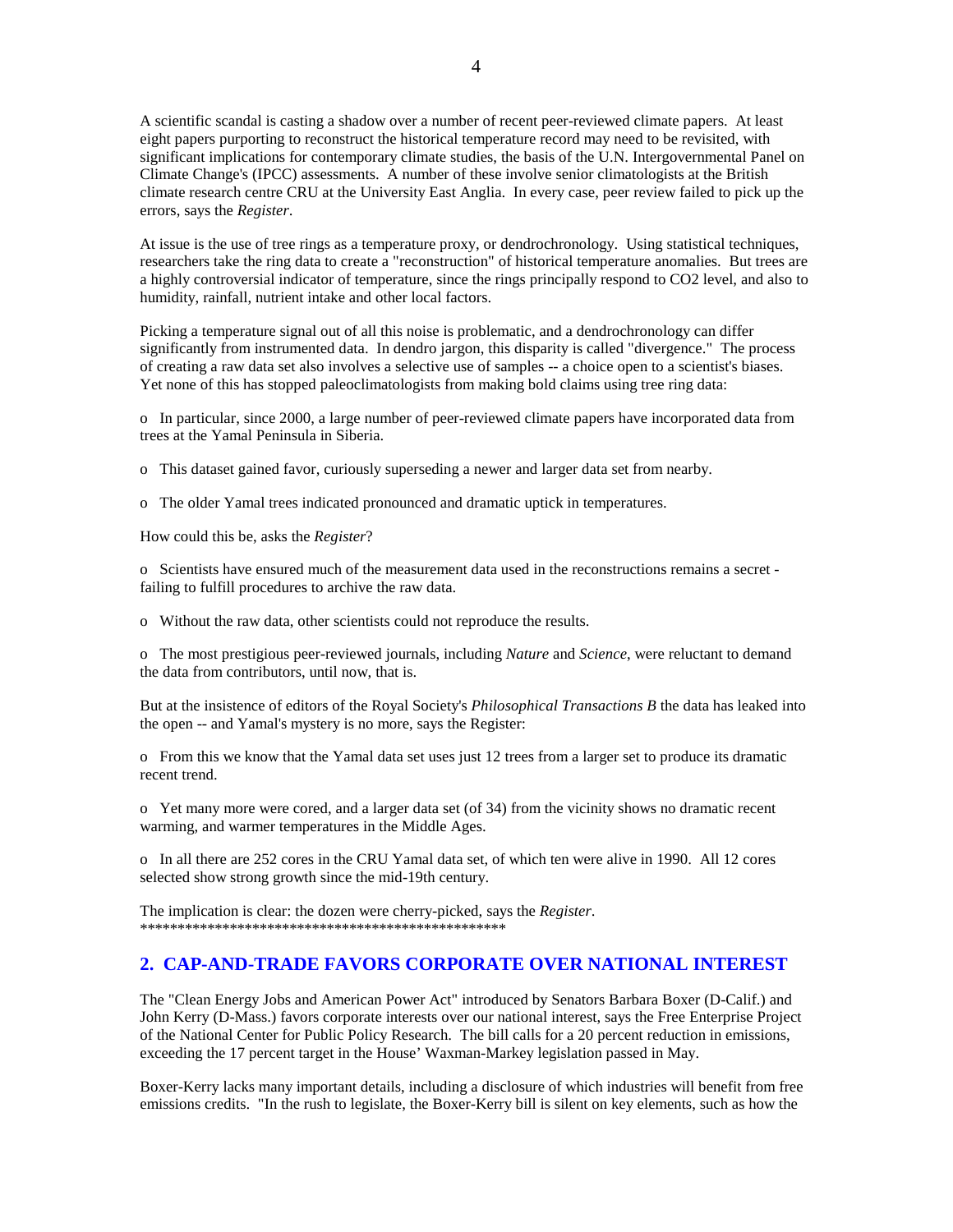government will hand out free emissions allowances that are worth billions of dollars. With that amount of money left on the table, it opens the door for a behind-the-scenes lobbying fest that will reward wellconnected companies while looting taxpayers," said Tom Borelli, director of the Free Enterprise Project.

o Waxman-Markey awards most of the estimated \$777.6 billion of free allowances to industry between 2012-2020; utilities were the biggest winner in the "House bill lottery," receiving 35 percent of allowances.

o President Obama originally wanted to auction all the emission credits with the revenue going to reduce the budget deficit.

In addition to the allowance windfall, a few select companies will benefit from specific provisions:

o Caterpillar would gain from sales of its newly-developed hybrid bulldozer, because the bill empowers the EPA to issue new emissions standards for new heavy-duty vehicles and engines and for non-road vehicles and engines.

o The Caterpillar hybrid bulldozer is priced about \$100,000 more than conventional bulldozers -- an added cost that will be passed on to construction projects.

The Boxer gift to Caterpillar may be a reward for CEO Jim Owens. Under Owens, Caterpillar is a member of the U.S. Climate Action Partnership (USCAP) -- a coalition of corporate and environmental specialinterest groups lobbying for cap-and-trade. Owens is a member of President Obama's Economic Recovery Advisory Board.

"Owens is putting his personal short-term interest over our national interest. He has previously acknowledged that cap-and-trade can harm the competitiveness of our manufacturing industries, yet he remains a member of USCAP," added Borelli.

"It's clear the only winners with cap-and-trade will be the lobbyists, CEOs, and their environmental allies. The bill represents a huge transfer of wealth in the amount of hundreds of billions of dollars to industry. While the Washington elite benefit, the rest of America will end up paying the cost through higher energy prices, slower economic growth, and sending jobs overseas," said Borelli.

*Source: PRNewswire, October 1, 2009. http://www.prnewswire.com/news-releases/senate-cap-and-tradebill-favors-corporate-interests-over-national-interest-63246017.html* \*\*\*\*\*\*\*\*\*\*\*\*\*\*\*\*\*\*\*\*\*\*\*\*\*\*\*\*\*\*\*\*\*\*\*\*\*\*\*\*\*\*\*\*\*\*\*\*\*\*\*\*\*\*\*\*\*\*\*\*\*\*\*\*\*

## **3. STUDY ASKS \$10 TRILLION FOR CLIMATE**

An investment of \$10 trillion in renewable energy and other carbon-abatement technology will be necessary over the next two decades to limit the rise in the Earth's temperature, the Paris-based International Energy Agency (IEA) warns in a new report.

The IEA, energy adviser to the world's richest nations, urges more-aggressive reductions in carbon emissions than what many nations are currently planning. In the report, to be released today:

o The IEA calls for investment -- in clean-energy initiatives such as solar power, new nuclear plants and other measures -- of \$500 billion a year over the next 20 years.

o That is 37 percent more investment than what the IEA estimated was necessary just a year ago.

o Some analysts put the current level of investment in clean energy at around \$100 billion a year.

The additional investment called for could be particularly expensive for consumers in developed nations such as Germany and the United States, which would likely face higher costs to fill up their vehicles and keep their lights on.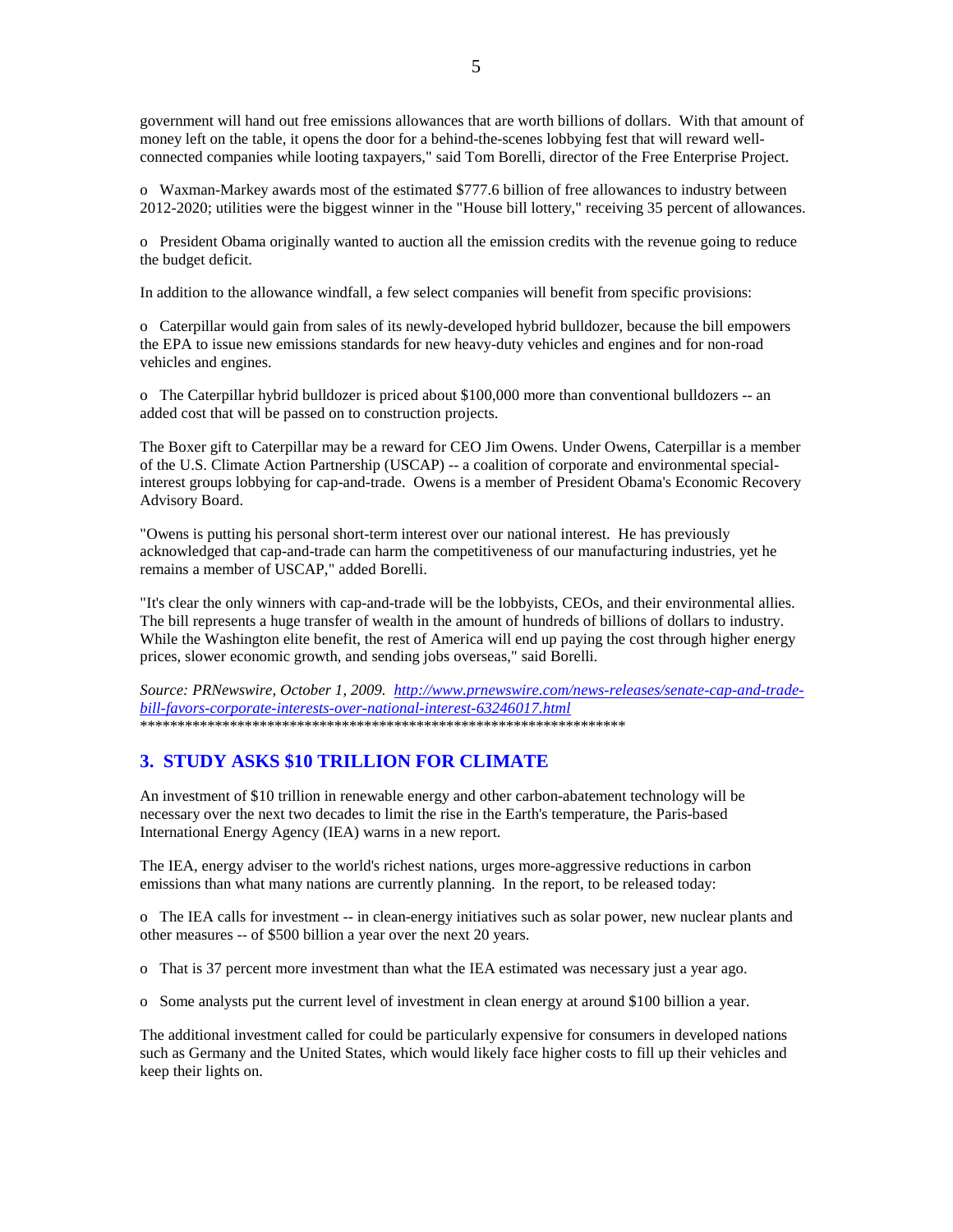The IEA also says sales of vehicles powered by the internal combustion engine will need to fall from around 95 percent of the world's total purchases today to 40 percent in 2030; electric and hybrid vehicles would need to account for the majority of new vehicle sales over the next 20 years.

*Source: Spencer Swartz and Selina Williams, "Study Asks \$10 Trillion for Climate," Wall Street Journal, Oct 6, 2009.* http://online.wsj.com/article/SB125479738472566689.html?mod=WSJ\_hps\_MIDDLEThirdNews

#### *SEPP Comment: Maybe it's time to defund the IEA*

\*\*\*\*\*\*\*\*\*\*\*\*\*\*\*\*\*\*\*\*\*\*\*\*\*\*\*\*\*\*\*\*\*\*\*\*\*\*\*\*\*\*\*\*\*\*\*\*\*\*\*\*\*\*\*\*\*\*\*\*\*\*\*\*

## **4. JOHN KERRY: IF YOU ENJOYED THIS YEAR'S RECESSION, JUST WAIT FOR CAP AND TRADE**

Senators Barbara Boxer (D-Calif.) and John Kerry (D-Mass.) introduced draft legislation of a cap and trade bill with slightly more stringent near-term carbon reduction targets and Kerry's message was simple: The recession worked so well to reduce carbon dioxide emissions, let's keep it going. Senators from both sides of the aisle expressed concerns about the target but Kerry argued since the recession gave us a head start on greenhouse gas reduction, we can kill the economy some more.

"Let me emphasize something very strongly as we begin this discussion. The United States has already this year alone achieved a 6 percent reduction in emissions simply because of the downturn in the economy, so we are effectively saying we need to go another 14 percent."

In other words, 10 percent unemployment is the new norm, says the Heritage Foundation:

o It took a year for the United States to reach 10 percent unemployment through the financial meltdown and the housing crisis.

o If the trade-off is a 6 percent reduction in emissions for a 3.5 percent reduction in unemployment in one year alone, we could get to a 20 percent reduction in carbon dioxide by October 2011 and push the unemployment rate to 18 percent.

o On the bright side, we'd still be below Spain's 19.3 percent.

Make no mistake, this bill is a jobs destroyer, explains Heritage:

o Despite attempts to market cap and trade as a "clean energy jobs" bill, net job losses approach 1.9 million in 2012 and could approach 2.5 million by 2035.

o Particularly hit hard is the energy-intensive manufacturing sector, which according to the Heritage Foundation economists, would lose 1.4 million jobs by 2035.

For the record, you won't hear proponents of cap and trade calling it a "green" jobs bill anymore. That doesn't poll well. It's "clean energy" jobs now, says Heritage:

o Cap and trade will drive up energy prices so high to force people to use less energy.

o Consumers will drive less, fly less and companies will pump out less CO2 because people will buy less. But people still need to drive their cars and turn on their lights.

o All cap and trade does is force people to spend more to use less.

o The trade-off for reduced carbon dioxide emissions is reduced economic activity.

*Source: Nick Loris, Heritage Foundation, October 5, 2009. http://blog.heritage.org/2009/10/05/johnkerry-if-you-enjoyed-this-year%E2%80%99s-recession-just-wait-for-cap-and-trade/* \*\*\*\*\*\*\*\*\*\*\*\*\*\*\*\*\*\*\*\*\*\*\*\*\*\*\*\*\*\*\*\*\*\*\*\*\*\*\*\*\*\*\*\*\*\*\*\*\*\*\*\*\*\*\*\*\*\*\*\*\*\*\*\*\*\*\*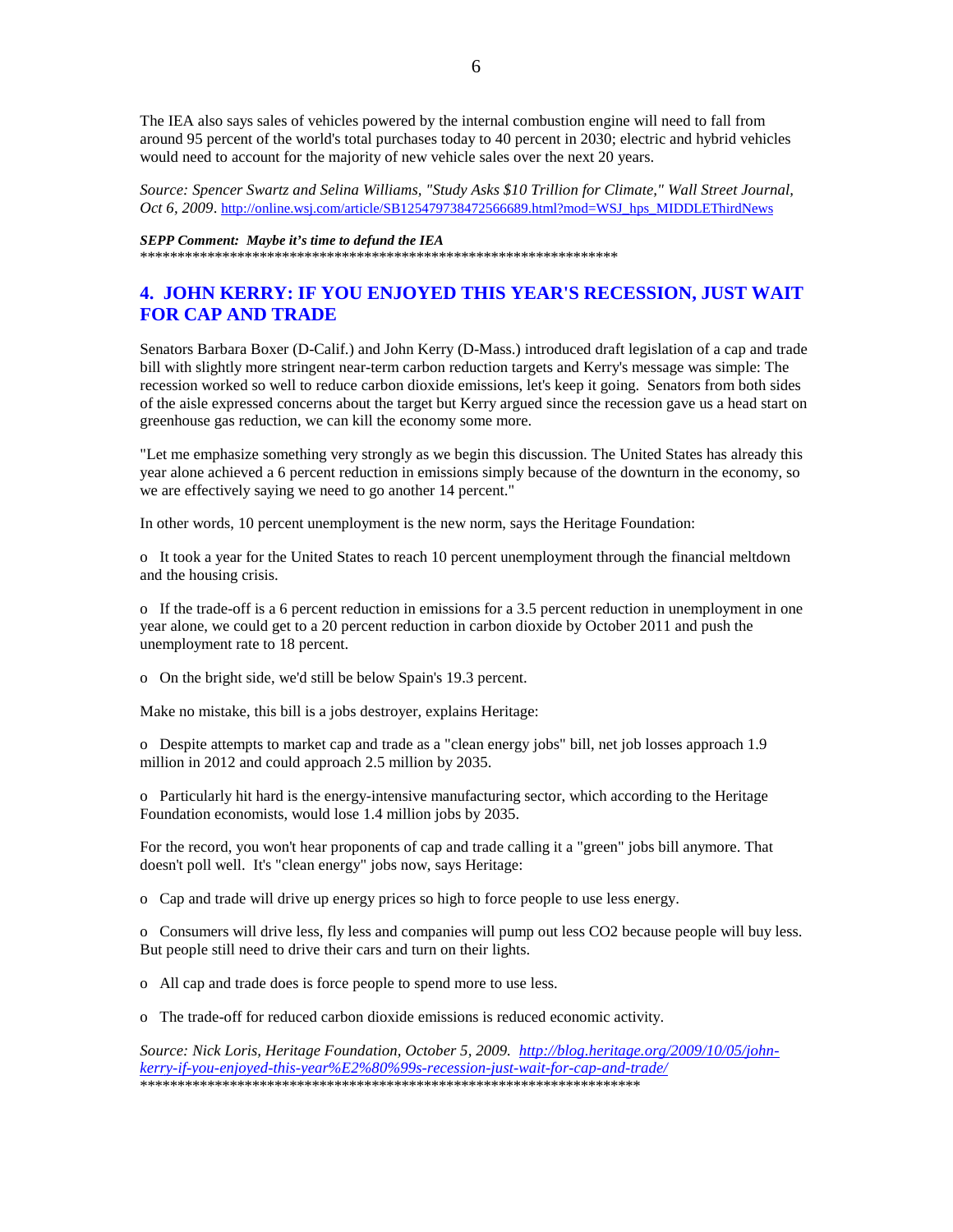## **5. THE REAL DISASTER IS NOT GLOBAL WARMING BUT ENERGY POLICIES BASED ON HYPE**

Gwynne Dyer's lurid jeremiad (*Columbus Dispatch*, Oct 1, 2009) of imminent Global Warming disasters should be contrasted with the observed fact that the climate is actually cooling -- all while CO2 levels are rising. Evidently, the climate fluctuates both up and down, as it has been doing for millions of years, and pays no attention to what humans are doing. The problem with Dyer and other 'warmistas' who are peddling climate hype is that it provides fodder for energy policies that are capable of causing genuine disasters: higher prices for electric power, more job losses, and lower economic growth -- all on top of the present recession.

Of course, there are some who have figured out how to profit from the climate scare: federal subsidies for windmills that produce piddling amounts of unreliable electricity at huge cost; federal support for luxury cars that only Al Gore and his pals can afford; and new-fangled light bulbs that people do not want but are forced to buy. Congress is producing bills (Waxman-Markey and Boxer-Kerry) that don't even mention the word climate in their titles yet pretend to 'save the Earth' from warming while raising taxes. And guess who pays for all this craziness?

#### *S. FRED SINGER*

*Prof of Environmental Sciences (Emeritus), Univ of Virginia BEE (Ohio State U), PhD (Princeton), and DSc (hon) from OSU*  \*\*\*\*\*\*\*\*\*\*\*\*\*\*\*\*\*\*\*\*\*\*\*\*\*\*\*\*\*\*\*\*\*\*\*\*\*\*\*\*\*\*\*\*\*\*\*\*\*\*\*

#### **6. PROLOGUE TO COPENHAGEN**

http://www.nzcpr.com/guest166.htm

*Excerpt*: The so-called evidence emanates from a vociferous group in the scientific community who, for a variety of reasons, are set on promoting predetermined conclusions not supported by empirical data or realworld observations. The science they rely on is all about the number of scientists who agree with them and claims of consensus to suppress quality control in climate research. "Taking a vote is a risky way to discover scientific truth", warned climatologist Reid Bryson.

The planet has warmed and cooled several times over the past 150 years, all within the range of natural climate variability. There are no published scientific papers that show irrefutable proof that any of this is human-caused. Proof is not to be mistaken for the output of hypothetical climate models, none of which has been shown to reliably predict climate. Proof is not merely evidence of warming coupled with the default conclusion "it must human-caused" when we don't know how else to explain it. This is nothing more than admission of ignorance. Even the UN's Intergovernmental Panel on Climate Change (IPCC) acknowledges changes we have seen may be natural. The following statement appears in a major IPCC report "Climate Change 2001":

 "*The fact that the global mean temperature has increased since the late 19th century and that other trends have been observed does not necessarily mean that an anthropogenic effect on the climate has been identified. Climate has always varied on all time-scales, so the observed change may be natural.*"

The notion of an unchanging climate has been used to deceive us. It is a conveniently forgotten fact that most of the industrialised world went into hysterics during the forty years of global cooling beginning in the late 1930s. It has now been replaced by global-warming hysteria over a temperature rise over 100 years of less than one degree, a trend that started before modern industrialisation caused atmospheric carbon dioxide concentrations to rise.

#### \*\*\*\*\*\*\*\*\*\*\*\*\*\*\*\*\*\*\*\*\*\*\*\*\*\*\*\*\*\*\*\*\*\*\*\*\*\*\*\*\*\*\*\*\*\*\*\*\*\*\*\*\*\*\*\*\*

#### **7. CLIMATE DATA DON'T AGREE WITH IPCC EXPECTATIONS**

*By Marc Duchamp, Environmentalist, President of Save the Eagles* 

 *"Ice is expanding in much of Antarctica, contrary to the widespread public belief that global warming is melting the continental ice cap."* http://www.news.com.au/story/0,27574,25348657-401,00.html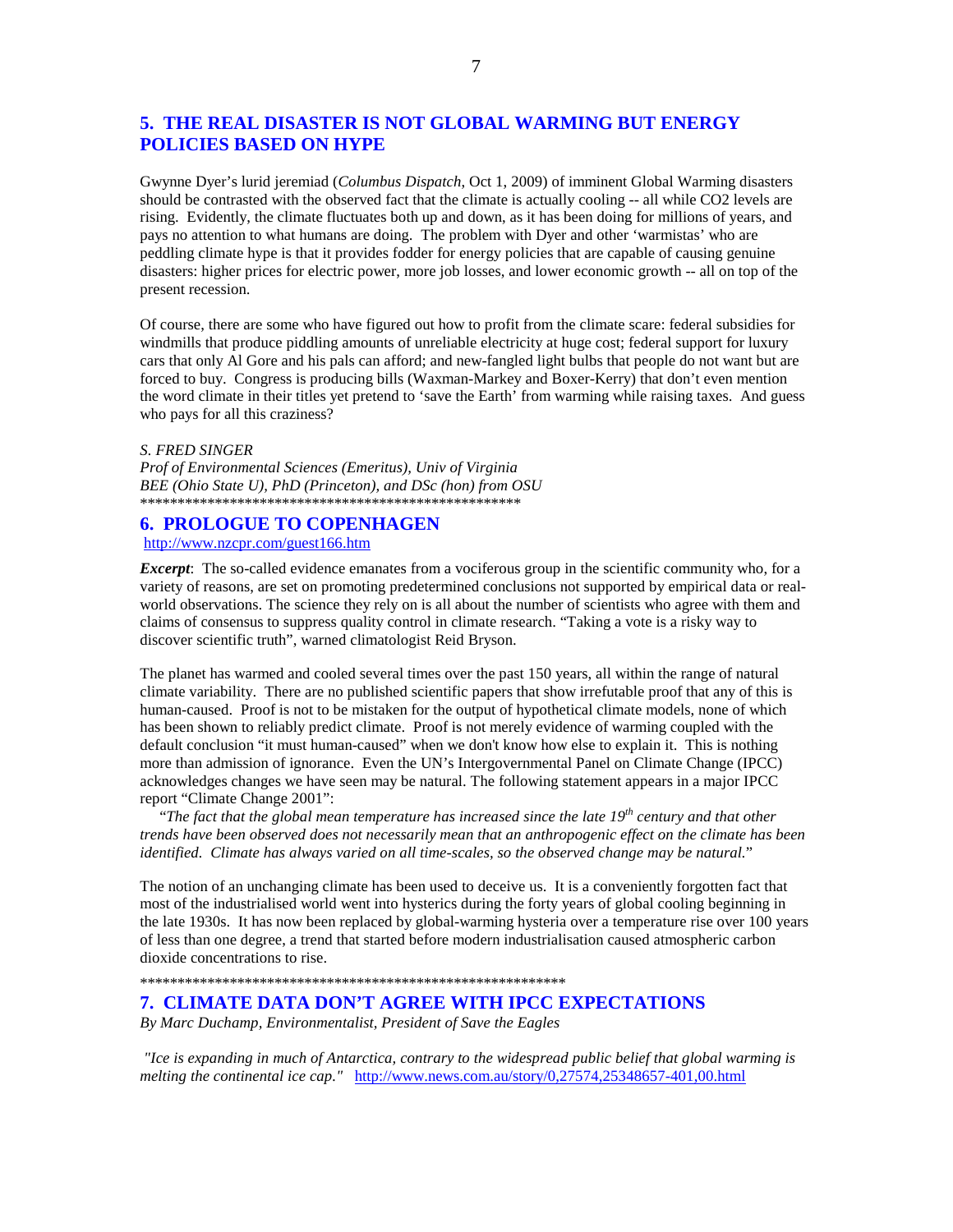*"The ice melt across during the Antarctic summer (October-January) of 2008-2009 was the lowest ever recorded in satellite history"* http://www.worldclimatereport.com/index.php/2009/10/06/antarctic-ice-meltat-lowest-levels-in-satellite-era/

And how about the Arctic ? In keeping with the global cooling of the last years, annual summer melting is no longer getting worse, contrary to what we are being told. Here is the actual data, which responsible people find to be more reliable than Ban Ki-moon's personal observations (*"I went to the north pole this summer, and saw the ice melting")* http://arctic.atmos.uiuc.edu/cryosphere/IMAGES/global.daily.ice.area.withtrend.jpg

BTW, if the poles were melting, why would Venice, the Maldives, and Florida be thriving? Where are the floods? In fact, ocean levels, which have been naturally rising by a cumulative 120 meters since the last ice age 15,000 years ago, have been stable for the past 2 years, which is not surprising, as world temperatures have been declining http://climateresearchnews.com/2008/12/short-tem-sea-level-trend-shrinking-since-2005

World temperature record evidencing global cooling: http://www.cru.uea.ac.uk/cru/climon/data/themi/g17.htm Source : Met Office CRU - a UK government quango hardly suspect of favouring climate scepticism.

IPCC scientist admits to global cooling and predicts it may last one or 2 more decades: *http://www.newscientist.com/article/dn17742-worlds-climate-could-cool-first-warmlater.html?DCMP=OTC-rss&nsref=online-news#* 

How much more evidence is needed before the mainstream media, and the public whose opinion they influence, realize that climate change is a natural phenomena, and that people with a political/financial agenda have been hijacking for their own gain?

Carbon taxes and protectionism will only deepen the present recession into a depression, with no benefit for climate whatsoever since it is now naturally cooling. But vested private interests like Al Gore's business group, and multinationals like General Electric, Iberdrola, Vestas etc. make a killing at taxpayers' expense. This is the biggest scam in recorded history.

\*\*\*\*\*\*\*\*\*\*\*\*\*\*\*\*\*\*\*\*\*\*\*\*\*\*\*\*\*\*\*\*\*\*\*\*\*\*\*\*\*\*\*\*

## **8. WHY WE NEED NUCLEAR POWER: LOW-CARBON, SECURE, PROVEN**

*The Scientific Alliance, Cambridge CB4 0WS UK, 8th October 2009* 

When sceptics or agnostics raise questions about the current received wisdom on climate change, one of the more reasonable responses is to suggest that, since the projected consequences could be so catastrophic, precautionary action would surely be a sensible route to take. Even people not convinced by the IPCC arguments might think that some kind of insurance against a possibility of catastrophe would be justified.

The problem is that many of the favoured policy prescriptions are both drastic and unproven. Most plans for reductions in carbon intensity focus on increased use of renewable power, in particular wind, since this requires a lower subsidy than alternatives. But, as has been pointed out many times before, wind power is essentially erratic and output varies in unpredictable ways from day to day, hour to hour and even minute to minute. This can cause problems for the distribution grid, which must be kept balanced at all times, but significant amounts of wind power can be managed.

A bigger problem is that the output is essentially uncontrollable, short of shutting turbines down (as indeed has to be done to prevent damage when the wind speed is too high). Not only does a source of reserve power have to be on standby to meet demand at some times, but at others there can be a danger of the grid being swamped by excess power. An excellent study of this situation in Denmark ("Wind Energy - the case of Denmark," written by Hugh Sharman and Henrik Meyer, published by the CEPOS think tank) which has for many years been one of the leading generators of wind power - illustrates the consequences in quantitative terms.

Although on paper the country generates about 19% of its electricity from wind turbines, this figure is misleading. In practice, at windy times or when demand is low, wind-generated electricity is exported via interconnectors to neighbouring Sweden and Norway, which can use the power to pump water into storage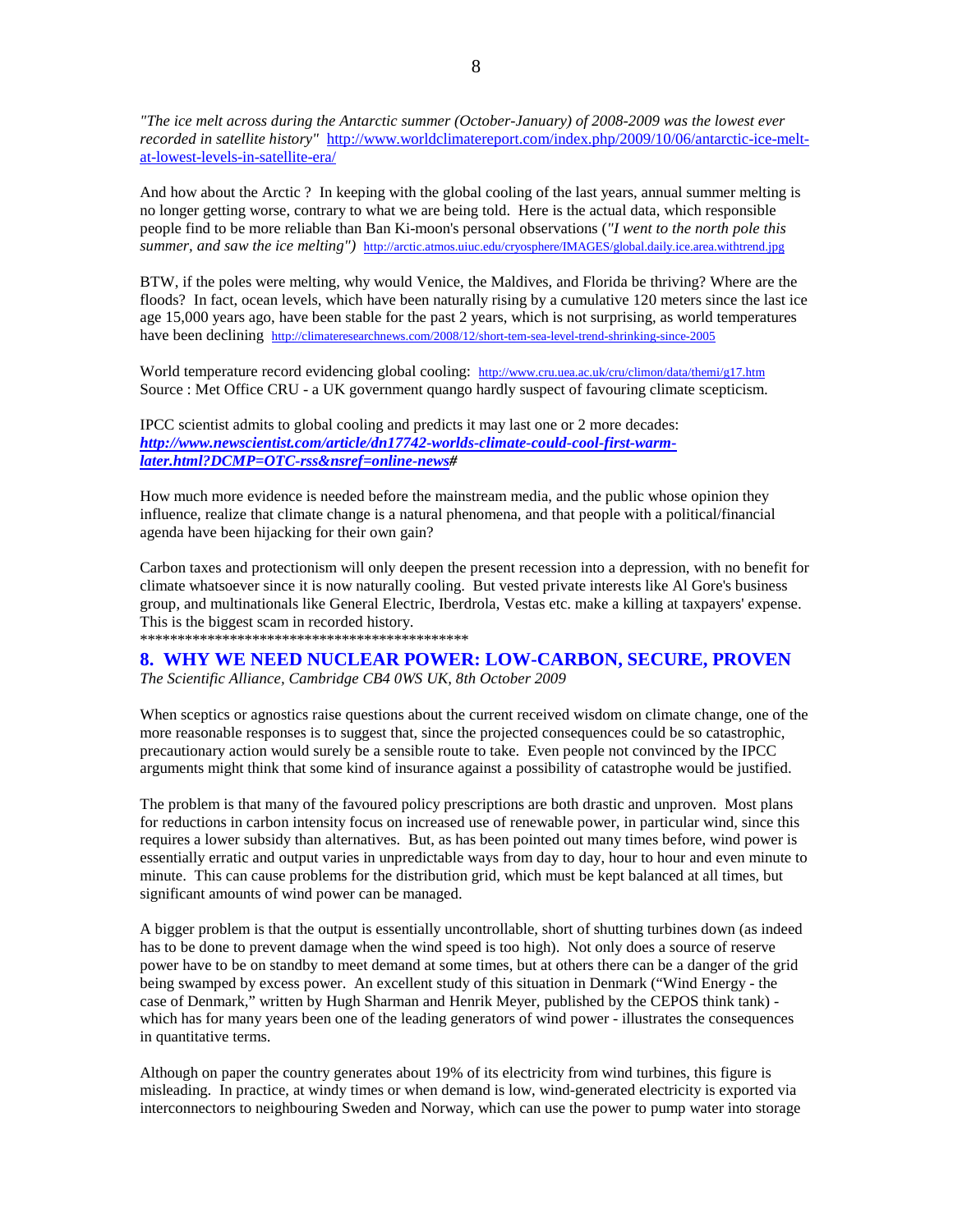for their hydroelectric plants. However, because these countries do not actually need the power when it is generated, the price they pay is very low. In effect, Danish consumers not only subsidise their own country's power generators (and, in so doing, pay the highest electricity prices in Europe) but also make a contribution to the costs of generating power in Norway and Sweden.

The result is that, although theoretically generating 19% of its needs from wind, the actual average contribution over five years has been 9.7%, with the figure dipping to 5% in 2006. Some carbon dioxide emissions were certainly averted, but at a cost of nearly 90 euros per tonne of CO2. To compound the error, there is a political consensus in Denmark to generate half of the country's electricity from renewables, largely wind, by 2025.

The cost of fulfilling this ambition has not been estimated. Neither has the practicality of achieving it. Denmark is in a favourable geographical situation, being a rather small country sitting between two larger ones (Sweden and Norway), which are at present able to balance Danish electricity supply and demand. However, this may not be possible if Denmark really does push ahead with its proposals. The logical way forward (assuming sufficient latent capacity exists) would seem to be for the Danish government to pay Norway and Sweden to install additional generating capacity and run down its own power stations. Taking that route should lead to a 100% clean, controllable and reliable renewable power supply, with none of it generated in Denmark.

But there is another option for emissions reductions. Sweden already generates over 40% of its electricity from nuclear plants. Like many other countries, its initial enthusiasm waned and there has been a ban on building further reactors for the last 30 years. However, the government has recently announced a reversal of this policy, in light of the perceived need to reduce carbon-dioxide emissions. Denmark already receives a proportion of its needs from these Swedish plant, and that proportion could increase significantly in years to come.

Sweden has come to the conclusion that nuclear represents the best way at present to provide affordable, reliable power with no CO2 emissions. Yes, there remains the issue of high-level waste disposal, but there is an existing legacy that has to be dealt with in any case, so this is not a new problem, and the current generation of reactors produces relatively low levels of waste. The other plus compared to wind power is that in the 50 or more year life span of a nuclear generating station, wind turbines would have had to have been replaced perhaps three times and would also undoubtedly have suffered considerable downtime during their operational life. Replacement is not just a large cost, but also technically difficult and dangerous for the increasing numbers of offshore turbines.

Many governments have reached the same conclusion as the Swedes, and now further support for nuclear comes from a different and very authoritative source, the UK government's chief climate change and energy adviser, David MacKay, in a recent Cambridge talk reported in the *Times*. He has come to the conclusion that renewables such as wind could make only a minor contribution to the country's energy needs. Unlike some climate change campaigners, who focus on reducing energy use, MacKay argues that the UK will need to generate three times the current amount of electricity by 2050 to cover a wholesale conversion of road transport to electric power.

His proposal would involve building 40-50 GW of new nuclear generating capacity, compared to the current 12 GW (which accounts for about 15% of the country's current needs, but which will be run down over the next few years). Of course, given the projected trebling of energy demand, even this level of nuclear power would still only bring us back to the situation we had a few years ago, with about 20% of demand coming from nuclear.

This is not a new position for MacKay, who makes it clear that he is providing options rather than favouring any particular technology. In his ground-breaking book 'Renewable energy: without the hot air', he proposes five energy generation scenarios, with the choice depending on what would be politically and socially acceptable. The economic argument favours nuclear, and in this scenario he includes 115 gigawatts of capacity, double that currently installed in France.